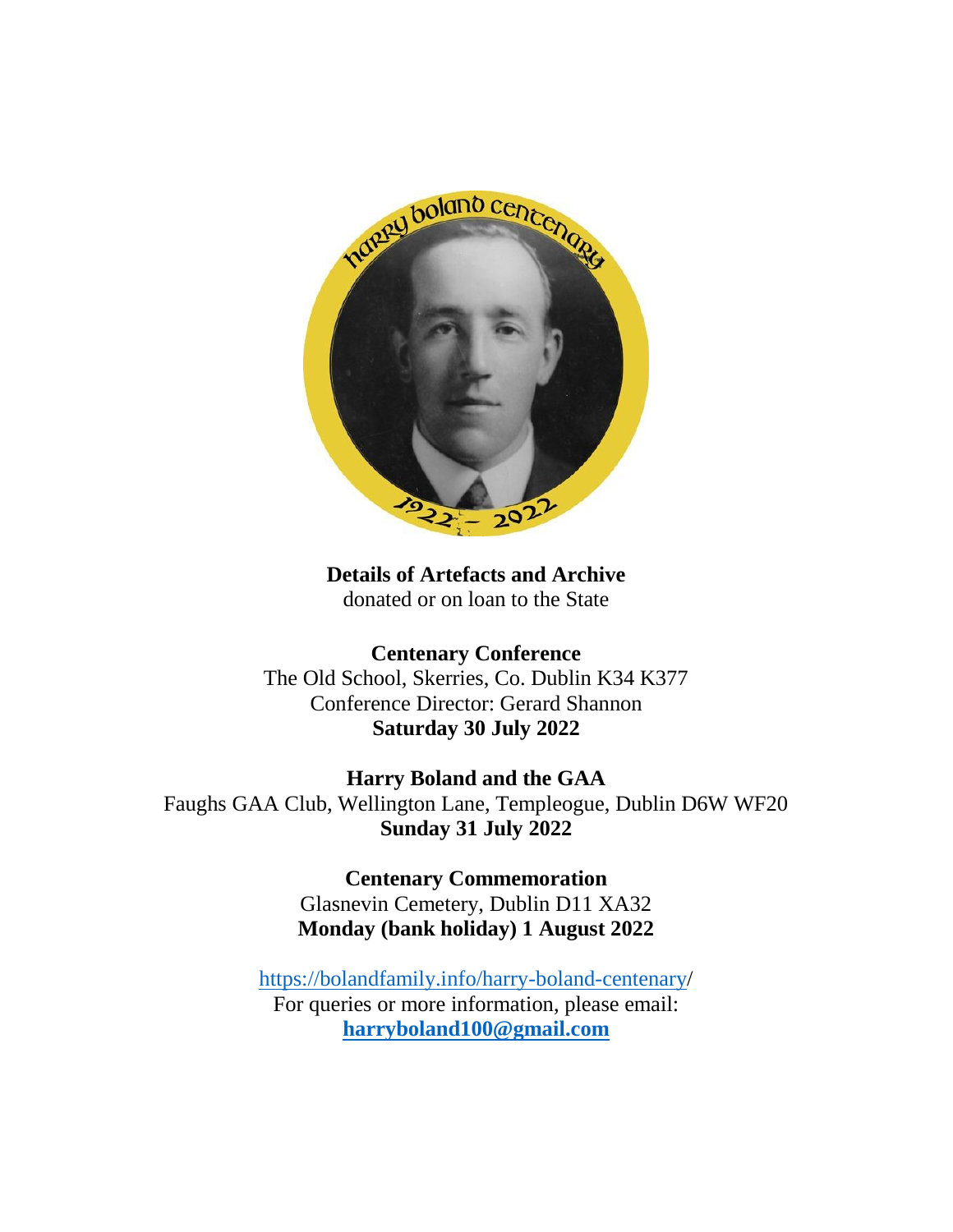

# **Artefacts and Archive donated or on loan to the State**



**Leo Whelan RHA (1892-1956) Portrait of Harry Boland T.D.** Hanging in Taoiseach's Office, alongside Michael Collins and Éamon de Valera.

#### **Additional artefacts associated with Harry Boland are on long term loan to the Department of Foreign Affairs for public display at the Irish Embassy in Washington DC:**

- Silver Cup presented to Harry Boland by the American Association for the Recognition of the Irish Republic on 26 December 1921.
- Appointment Credentials as Special Envoy from the elected Government of the Irish Republic to the Government and people of the United States dated 30 April 1919. In English and Irish, both signed by Éamon de Valera as President of Dáil Éireann.
- 1919 Bachrach Studios, New York photo of Harry Boland.

**The final stage in our centenary year journey is to donate to University College Cork our Archive of papers and documents associated with Harry Boland** which passed down through the family over the past 100 years. These items will be presented to UCC at their [Civil War Conference:](https://www.ucc.ie/en/theirishrevolution/irish-civil-war-national-conference-june-2022/conference-programme/)

- **12.30pm on Friday 17th June at Aula Maxima, UCC**
- **Speaker: Dr Martin Mansergh, Deputy Chair, Expert Advisory Group on Commemorations.** Dr Mansergh will comment upon the archive being donated to UCC and on Harry Boland's work in the US.



Replicas of our Harry Boland Silver Cup, generously funded by University College Cork, will be presented to Dublin GAA and to the Harry Boland Hurling Club, founded in Chicago in 1925.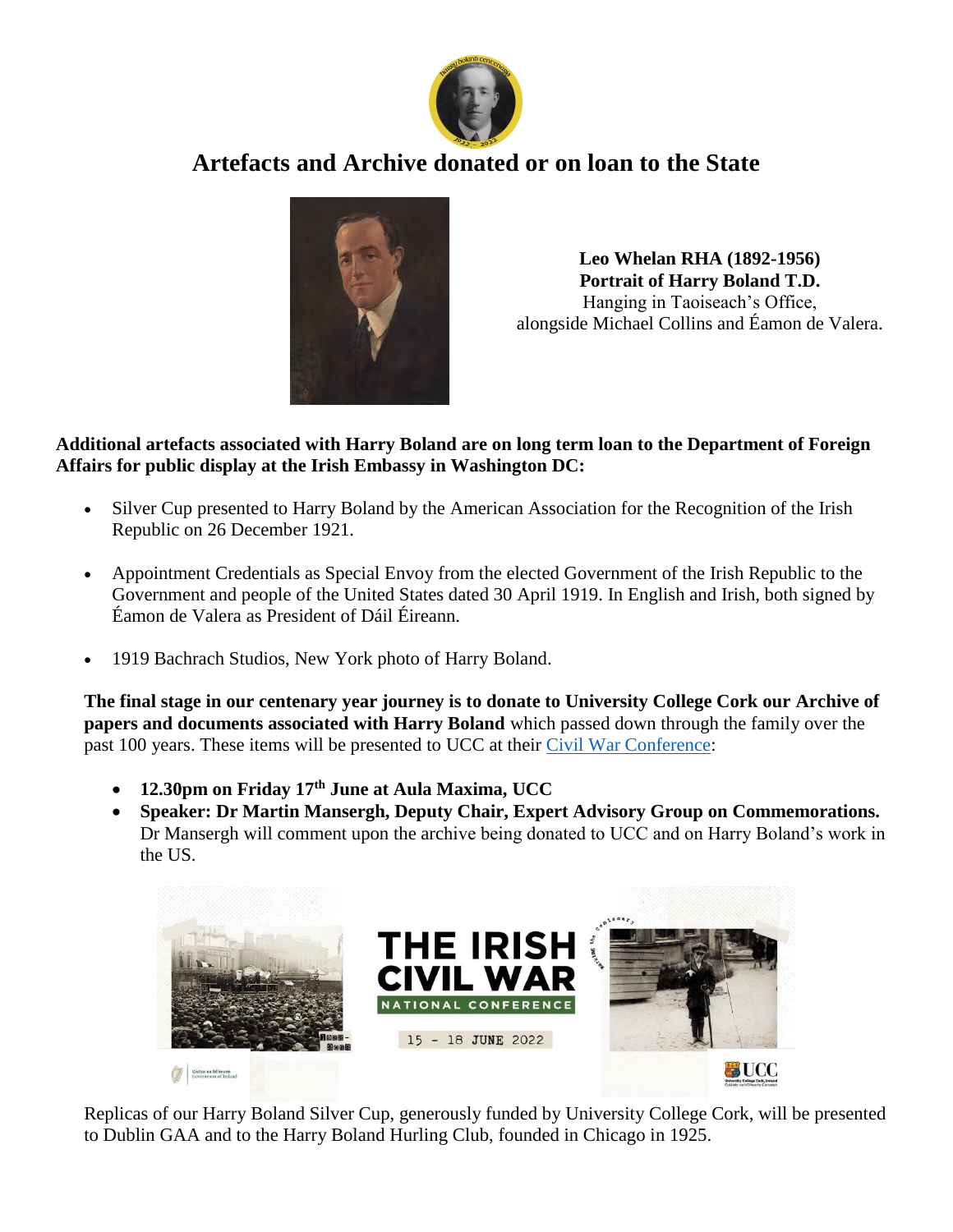# **Harry Boland Centenary Conference The Old School, Skerries, Co. Dublin K34 K377**

#### **10am Welcome and Introduction Cllr Seána Ó Rodaigh, Mayor of Fingal**

**The Life and Times of Harry Boland Derek Molyneux** Derek Molyneux is co-author of Killing at its Very Extreme, Dublin 1917 - 1920 (Mercier Press 2020), When the Clock Struck in 1916 (The Collins Press 2015) and Those of us Who Must Die (The Collins Press 2017).

**Boland Political Dynasty from 1860s through 1970s Donnacha DeLong** Donnacha DeLong is a journalist and trade unionist. He grew up in Dublin and now lives in London. Donnacha is a great grandnephew of Harry Boland and a great grandson of Gerry Boland.

#### **Perspectives and Discussion**

11.30am Tae nó caife agus comhrá. Opportunity to engage with [Dublin Brigade Irish Volunteers History Group](https://dublin-brigade-irish-volunteers.com/) Exhibition and purchase speakers' books.

#### **Noon Revolutionary Women: Extraordinary Women during Extraordinary Times**

Context provided by extract from [Military History Testimony of Kathleen Boland,](https://www.storiesfrom1916.ie/1916-easter-rising/kathleen-boland) as recorded by daughter, Eileen Barrington.

#### **Speakers: Dr Margaret Ward and Lisa Connell**

**Dr Margaret Ward** is Honorary Senior Lecturer in History at Queen's University, Belfast. She is a feminist historian, with a particular interest in the contribution of Irish women to political movements in the 20th century. Dr Ward has authored *[Unmanageable Revolutionaries: Women and Irish Nationalism](https://www.plutobooks.com/9781783718740/unmanageable-revolutionaries/)* (1995) and a biography of *[Hanna Sheehy Skeffington: A Life \(1997\),](https://www.historyireland.com/20th-century-contemporary-history/hanna-sheehy-skeffington-a-life-margaret-ward-attic-press-14-95-isbn-1855941872/) [Hanna Sheehy Skeffington: Suffragette and Sinn Feiner](https://www.ucdpress.ie/display.asp?isbn=9781910820148)  [\(2017\)](https://www.ucdpress.ie/display.asp?isbn=9781910820148)*, and *[Fearless Woman \(2019\).](https://www.ucdpress.ie/display.asp?K=9781910820407&aub=Margaret%20Ward&m=1&dc=2)*

**Lisa Connell** is Assistant General Secretary at Fórsa Trade Union. Lisa, along with two friends, started and ran the Rosie Hackett Bridge Campaign where the campaign was successful in ensuring the newest bridge in Dublin, at the time, was called after trade unionist, socialist and founding member of the Irish Women's Workers Union, Rosie Hackett. Lisa is currently Co-Chair of the Countess Markievicz Summer School, which runs an annual summer school in Liberty Hall. Lisa is also the Chairperson of the Trade Union Section of the Labour Party.

1pm Lón agus comhrá. Opportunity to engage with Dublin [Brigade Irish Volunteers History Group](https://dublin-brigade-irish-volunteers.com/) Exhibition and purchase speakers' books

# **Saturday 30 July 2022**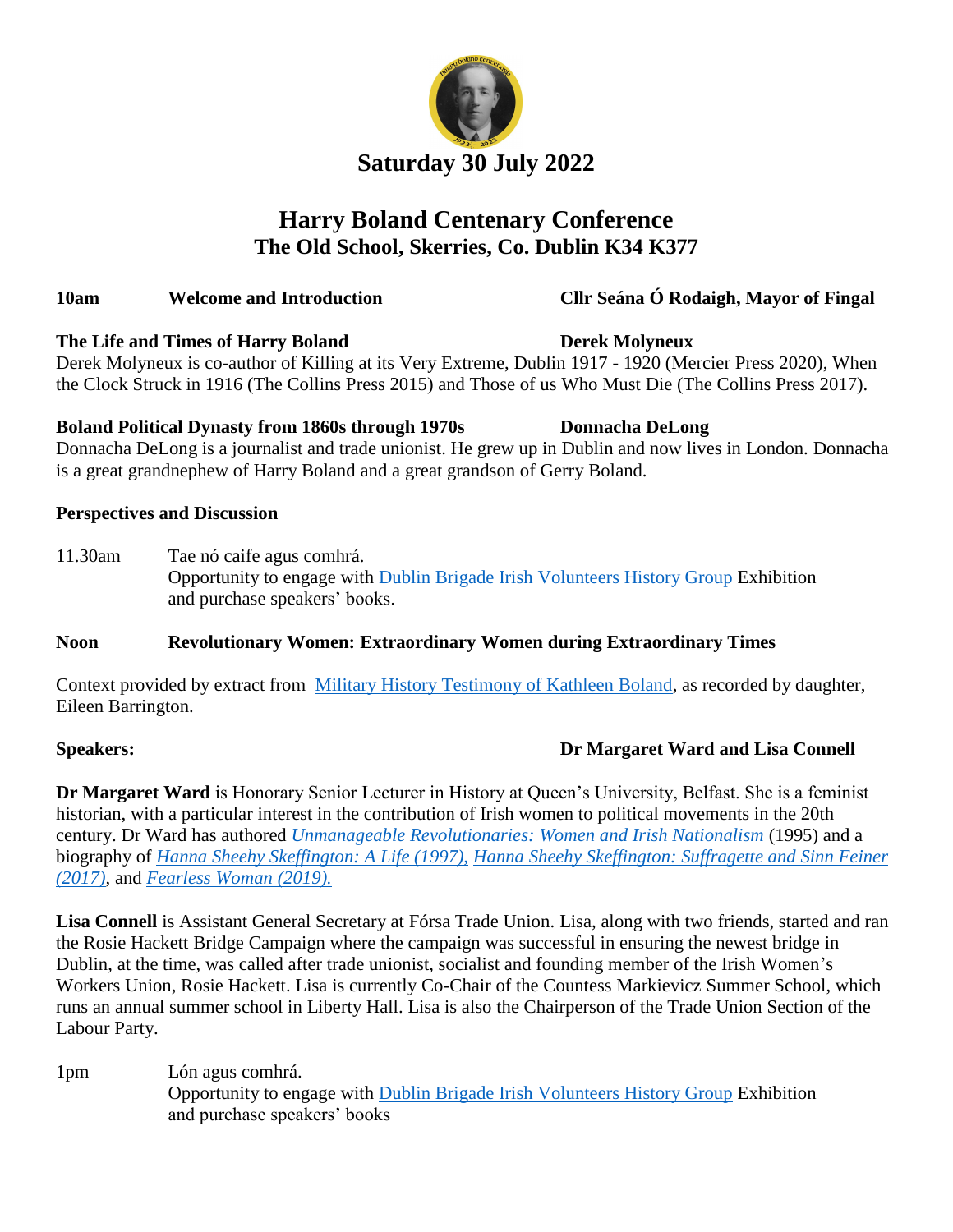

#### 2pm **Skerries and the Irish Revolution Gerard Shannon**

Gerard Shannon is a historian and resident of Skerries, Co. Dublin. He has an MA in History from DCU. Gerard is completing a biography on the IRA Chief-of-Staff, Liam Lynch, which will be published by Merrion Press in September 2022.

#### **A Civil War Tragedy: The Hales Brothers Liz Gillis**

Historian and author, Liz Gillis is from the Liberties. She has a Diploma in Classical Animation Studies and a Degree in Irish History. Liz is the author of six books about the Irish Revolution including, 'Women of the Irish Revolution', 'The Hales Brothers and the Irish Revolution' and co-wrote 'We Were There: 77 Women of the Easter Rising'. In 2018 Liz was a recipient of the Lord Mayor's Award for her contribution to history.

#### **Harry Boland and the Civil War in Dublin John Dorney**

John Dorney is an independent historian and chief editor and writer of The Irish [Story,](https://www.theirishstory.com/home/#.Ym6bhujMKUk) the online Irish History resource. John completed a Masters Thesis on the 16th century Irish chieftain Florence McCarthy. In 2017, Dorney's second book, [The Irish Civil War in Dublin, the fight for the Irish capital 1922-1924](http://irishacademicpress.ie/product/the-civil-war-in-dublin-the-fight-for-the-irish-capital-1922-1924/) was published by Merrion Press to very positive reviews.

#### **Perspectives and Discussion**

#### 4pm **Conclusion of Conference**

4.15pm [Colour Party of Dublin Brigade Irish Volunteers History Group](https://dublin-brigade-irish-volunteers.com/) will lead public parade from The Old School to the Harry Boland Plaque, opposite the Monument, Strand Street (500 metres)

# 4.30pm **Commemoration at the Harry Boland Plaque, Skerries**

Recitation of 1916 Proclamation Musical contribution Oration delivered by Skerries Historian, Gerard Shannon Laying of wreaths Amhrán na bhFiann

#### 5pm **Conclusion of Commemoration at the Harry Boland Plaque, Skerries**

# **Tickets for Harry Boland Centenary Conference, Skerries**

**Please apply on Eventbrite: [Harry Boland Centenary Conference Tickets](https://www.eventbrite.co.uk/e/harry-boland-centenary-conference-tickets-337956475917)**

Venue will accommodate a maximum of 120 people. Consequently, we are obliged to allocate tickets on a first come, first served basis.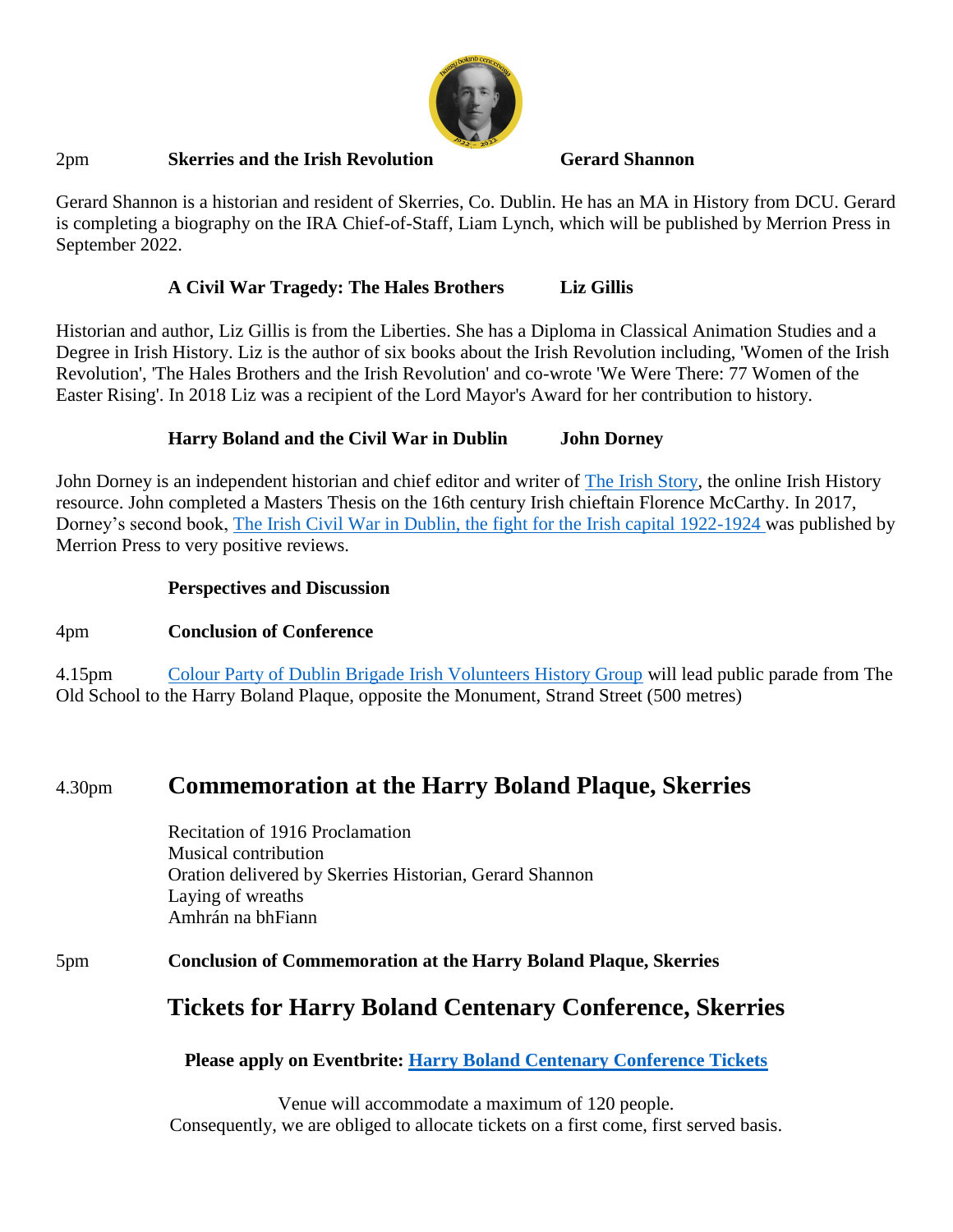

# **Harry Boland and the GAA Faughs GAA Club, Wellington Lane, Templeogue, Dublin D6W WF20 <https://faughs.ie/>**



**Clár an Lae**

12.00 Presentation of replica of Harry Boland Silver Cup to Dublin GAA for the Dublin Intermediate Hurling Championship. Generously funded by University College Cork.



Original was presented to Harry Boland by the New York Chapter of the American Association for the Recognition of the Irish Republic at the Hotel McAlpin on 26 December 1921, the eve of Harry's third and final departure from the US to return to Dublin to participate in the Treaty Debate at Dáil Éireann.

**Now on display at Irish Embassy in Washington DC**

| 12.15 <sub>pm</sub><br>Halftime | Faughs Minor Hurling v Camross, Laois<br>Faughs Juvenile Hurling and Camogie matches v Kevin's GAA                                                                                      |
|---------------------------------|-----------------------------------------------------------------------------------------------------------------------------------------------------------------------------------------|
| 1.30 <sub>pm</sub><br>Halftime  | Faughs Senior Adult Camogie v Skerries Harps<br>Faughs Juvenile Hurling and Camogie matches v Kevin's GAA                                                                               |
| 3.00 <sub>pm</sub>              | Commemorative 1920 Match<br>Faughs Hurling (representing Dublin) v Harry Bolands, Chicago<br>Referee: Diarmuid O Loing, Bondi Gaels and Australasia CLG and grandnephew of Harry Boland |
| 4.00 <sub>pm</sub>              | <b>Club House Activities:</b>                                                                                                                                                           |
|                                 | Liz Gillis, Historian in Residence at SDCC & Cathy Scuffil, Historian in Residence at Dublin City<br>Council will present items on display in Faughs Museum.                            |

Refreshments and Music Session in the Clubhouse